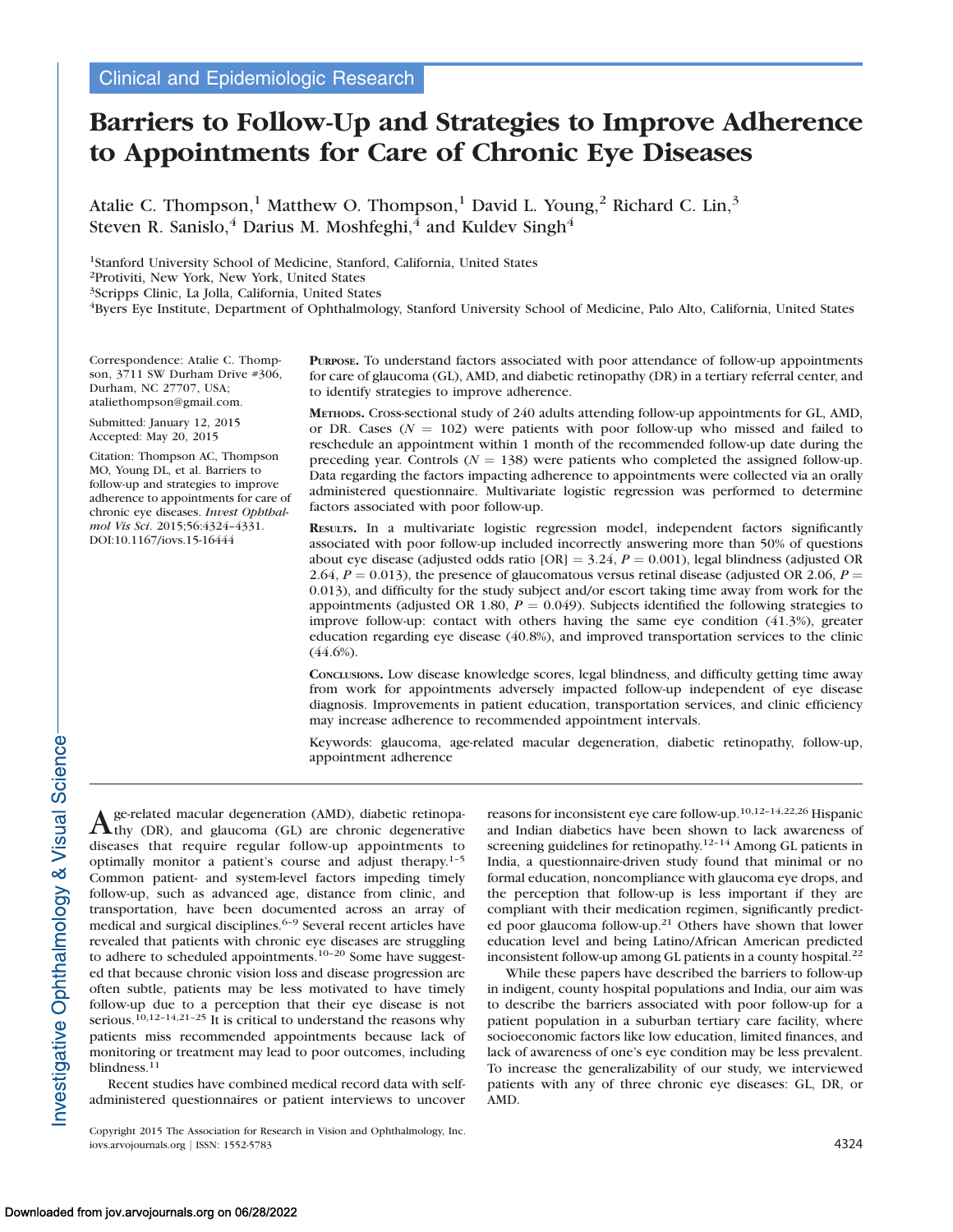We hypothesized that misperceptions about one's eye disease or the importance of follow-up, good visual acuity, and poor knowledge base would not be associated with poor follow-up in our population. Our study demonstrates that independent of the type of chronic eye disease, a significant association exists between poor follow-up and legal blindness, low disease knowledge scores, and difficulty for the study subject and/or escort to take time away from work for the appointment.

## **METHODS**

We conducted a cross-sectional study of 240 individuals attending follow-up ophthalmology appointments at an academic suburban eye clinic during the period between June 1 and November 30, 2009. Human subject approval was obtained from the institutional review board at the affiliated academic institution. The project adhered to the tenets of the Declaration of Helsinki. We certify that all applicable institutional and governmental regulations concerning the ethical use of human volunteers were followed during this research. Eligibility criteria included age greater than 18 years and a medical record that documented treatment at the clinic for a diagnosis of GL, AMD, or DR for at least 12 months. Individuals were excluded if they were a new referral or had more than one of the aforementioned diseases.

#### Recruitment

Upon arrival for their eye appointment, eligible subjects were invited for a private oral interview by one of two trained study investigators. Interpreters were used to interview 22 patients who were not fluent in English. Of the 260 individuals eligible for the study, 7.7% (20) declined to participate due to time constraints. A total of 102 cases agreed to participate in the study. One hundred thirty-eight controls were enrolled to adequately power the study to detect an odds ratio (OR) of 2.0 or greater with an alpha of 0.05 and beta of 0.20 for a power of 80% to detect a significant difference between cases and controls in predictors of poor follow-up if such a difference existed. The study was not powered to detect differences in barriers to follow-up between retinal eye diseases. Both informed consent and study questionnaires were administered orally in order to include patients whose poor vision limited their ability to read. Patients did not receive compensation for their voluntary participation in the study.

#### Operational Definition of Poor Follow-up

Because the time frame for follow-up was individualized based on disease severity and treatment regimen, subjects were categorized as cases of poor follow-up if at any time in the 12 months preceding their oral interview, they had failed to reschedule a missed or patient-cancelled appointment within 1 month of the desired follow-up date despite receiving a call from the clinic. This criteria was set a priori so that findings would be comparable to prior studies.<sup>21</sup>

#### **Measures**

Data were collected from patient interviews and chart review using a questionnaire on barriers to follow-up, strategies to improve follow-up, disease knowledge, and perceptions that may impact follow-up patterns. This questionnaire had been developed in India,<sup>21</sup> and validated through a 14-patient pilot study for use in the United States.<sup>22,26</sup> Most questions only required replacement of the term 'GL' with 'AMD' or 'DR' for use with retinal patients. Disease knowledge questions 1 and 2, and questions about treatments required disease-specific content substitutions and were piloted on five AMD or DR

patients before the study (Supplementary Table S1 and Questionnaire).

#### Sociodemographic and Medical Characteristics

Demographic and clinical information including age, sex, race/ ethnicity, English fluency, primary language, educational level, employment, health insurance, evaluation at an outside clinic, procedure history, eye surgery history (Table 1), eye disease diagnosis, visual acuity, and travel time to clinic (Table 2) were collected from the medical record and verified in the interview. Patients estimated the number of years since eye disease diagnosis and self-reported compliance and cost burden of eyerelated medications. Intraocular pressure (IOP) was not available for most retinal patients, so this data could not be collected. Snellen visual acuity was converted into logMAR units for the purposes of statistical analysis. Non-Snellen acuities were converted to logMAR units in a manner used in a prior study: counting fingers  $= 1.6$ , hand motions  $= 1.9$ , light perception  $= 2.2$ , no light perception  $= 2.5$  based upon recommendation.<sup>27</sup> Categorical variables were also created to compare patients who were or were not legally blind, and to compare those with 20/20 to 20/25 visual acuity in both eyes to those with worse than 20/25 visual acuity. Likert scales were used to rate the convenience of transportation, difficulty coming to appointments, and perceived safety.

#### Disease Knowledge and Sources of Information

Patients selected the resources they had used to learn about their eye disease (i.e., ophthalmologists/clinic staff, pamphlets/ posters, family/relatives/friends, media-TV/radio/internet, primary care physician). They answered five questions that assessed their knowledge base about their eye disease pathogenesis and follow-up treatment. Disease knowledge scores were calculated as the percentage of questions answered incorrectly (e.g., number of questions answered "no" or "not sure" divided by total number of questions; Supplementary Table S1).

## Patient Perceptions About Disease Severity and Follow-up

Patients used a Likert scale to grade their perception of their eye disease severity, their difficulty attending appointments, whether they believe attending follow-up appointments is important, and whether they think they should attend appointments if they do not notice any change in their vision despite treatment.

#### Barriers to Follow-up

Patients answered ''Yes'' or ''No'' as to whether predefined items (i.e., long wait times, etc.) had been a significant barrier to attending follow-up exams in the past year (Supplementary Questionnaire). For the purpose of analysis, items with a similar theme were grouped into general categories (Table 3). For example, if a patient reported that either clinic visit fees, transportation costs, or lost wages had been a significant barrier to their follow-up attendance, they were categorized as having a "financial barrier" to follow-up. Items with too few responses to analyze are not reported.

#### Strategies to Improve Follow-up

Patients were asked to answer ''Yes'' or ''No'' as to whether any items on a list of potential strategies would help them attend their follow-up appointments (Supplementary Questionnaire).

#### Statistical Analyses

Statistical analysis was completed using STATA (12.1; College Station, TX, USA), R (x64 2.14.1; Vienna, Austria), and R studio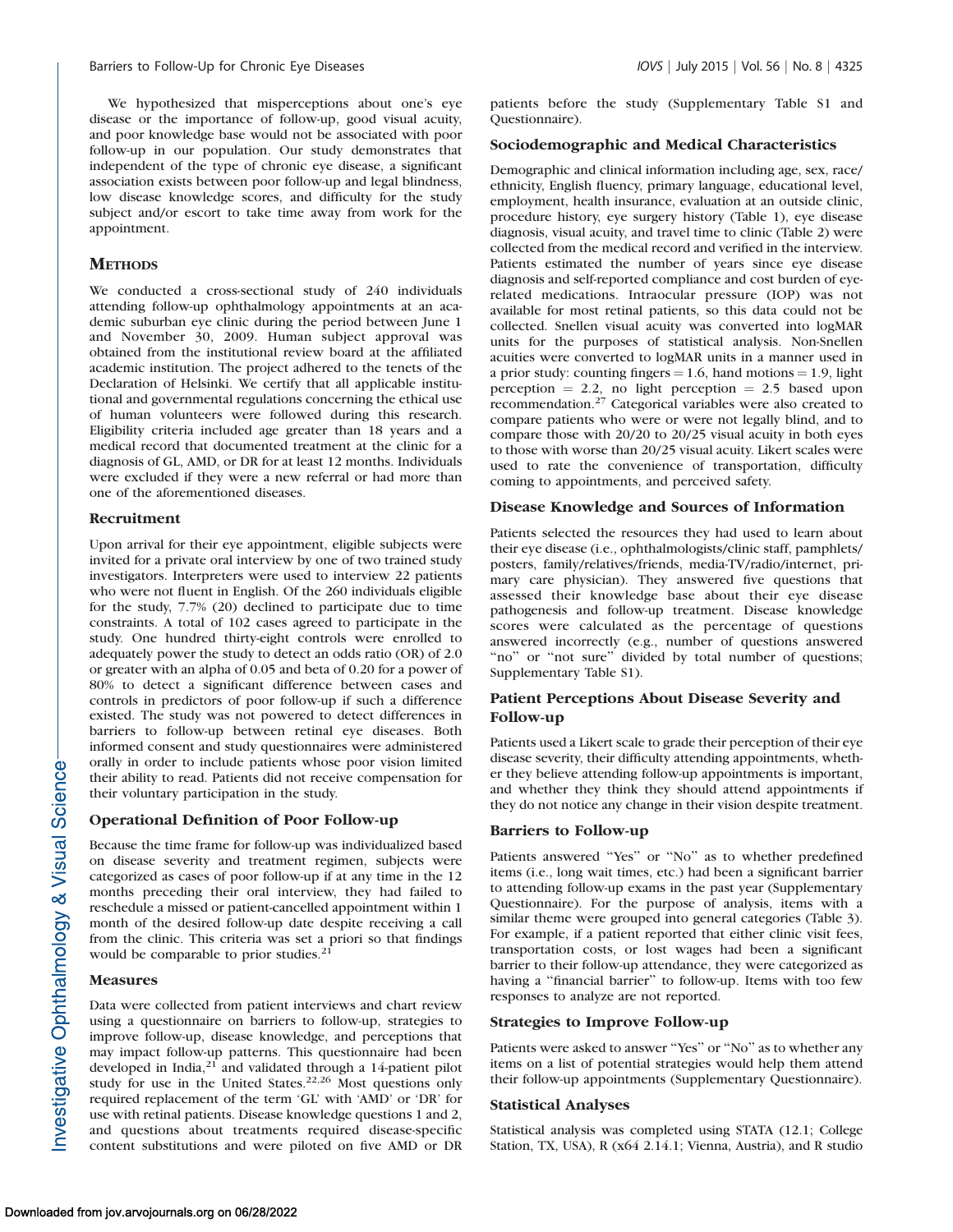|  |  |  |  |  | TABLE 1. Bivariate Analysis of Demographic Factors Associated With Adherence to Follow-up Appointments |  |
|--|--|--|--|--|--------------------------------------------------------------------------------------------------------|--|
|--|--|--|--|--|--------------------------------------------------------------------------------------------------------|--|

|                                           | Follow-up $N(\%)$ |                 |                                              |              |  |
|-------------------------------------------|-------------------|-----------------|----------------------------------------------|--------------|--|
|                                           | Poor 102 (42.5)   | Good 138 (57.5) | Unadjusted OR for<br>Poor Follow-Up (95% CI) | P Value*     |  |
| Age, mean (SD)<br><b>Sex</b>              | 70.5 (14.3)       | 72.2 (14.7)     | <b>NA</b>                                    | 0.37         |  |
| Male                                      | 47(46.1)          | 63(45.7)        | $1.02(0.61-1.7)$                             | $\mathbf{1}$ |  |
| Female                                    | 55 (53.9)         | 75 (54.3)       | 1 (Reference)                                | <b>NA</b>    |  |
| Race/ethnicity                            |                   |                 |                                              |              |  |
| Nonwhite                                  | 46(45.1)          | 46 (33.3)       | $1.64(0.97-2.78)$                            | 0.065        |  |
| Asian                                     | 31 (30.4)         | 26(18.8)        | $1.96(1.06-3.66)$                            | 0.03         |  |
| Latino                                    | 5(4.9)            | 14(10.1)        | $0.59(0.18-1.63)$                            | 0.33         |  |
| <b>Black</b>                              | 5(4.9)            | 3(2.2)          | $2.74(0.65 - 13.8)$                          | 0.26         |  |
| Other                                     | 5(4.9)            | 3(2.2)          | $2.74(0.65 - 13.8)$                          | 0.26         |  |
| White                                     | 56 (54.9)         | 92 (66.7)       | 1 (Reference)                                | <b>NA</b>    |  |
| English fluency                           |                   |                 |                                              |              |  |
| No                                        | 13 (12.7)         | 9(6.5)          | $2.1(0.87 - 5.27)$                           | 0.10         |  |
| Yes                                       | 89 (87.3)         | 129 (93.5)      | 1 (Reference)                                | <b>NA</b>    |  |
| Primary language                          |                   |                 |                                              |              |  |
| Not English                               | 42(41.2)          | 43 (31.2)       | $1.55(0.91 - 2.64)$                          | 0.11         |  |
| Asian dialect                             | 26(25.5)          | 19 (13.8)       | $2.17(1.11-4.30)$                            | 0.02         |  |
| Spanish                                   | 3(2.9)            | 13 (9.4)        | $0.37(0.08-1.19)$                            | 0.13         |  |
| Other                                     | 13(12.7)          | 11(8.0)         | $1.87(0.79-4.52)$                            | 0.16         |  |
| English                                   | 60(58.8)          | 95 (68.8)       | 1 (Reference)                                | <b>NA</b>    |  |
| <b>Educational level</b>                  |                   |                 |                                              |              |  |
| High school or less                       | 24(23.5)          | 32 (23.2)       | $1.02(0.55 - 1.86)$                          | 0.95         |  |
| College/Graduate Degree                   | 78 (76.5)         | 106(76.8)       | 1 (Reference)                                | <b>NA</b>    |  |
| Employment <sup>+</sup>                   |                   |                 |                                              |              |  |
| Working                                   | 18 (17.65)        | 33 (23.9)       | $0.68(0.35-1.28)$                            | 0.24         |  |
| Not working                               | 84 (82.25)        | 105(76.1)       | 1 (Reference)                                | <b>NA</b>    |  |
| Health insurance                          |                   |                 |                                              |              |  |
| Subsidized (Medi-Cal, Medicare, etc.)     | 34 (33.3)         | 33 (23.9)       | $1.59(0.90-2.82)$                            | 0.11         |  |
| Unsubsidized (private)                    | 68 (66.7)         | 105(76.1)       | 1 (Reference)                                | <b>NA</b>    |  |
| Seen at outside facility in the past year |                   |                 |                                              |              |  |
| Yes                                       | 21(20.6)          | 40(29.0)        | $0.64(0.34 - 1.15)$                          | 0.14         |  |
| No                                        | 81 (79.4)         | 98 (71.0)       | 1 (Reference)                                | <b>NA</b>    |  |
| Clinic procedure history                  |                   |                 |                                              |              |  |
| Laser                                     | 2(1.96)           | 5(3.6)          | $0.52(0.57-3.41)$                            | 0.47         |  |
| Intravitreal injection                    | 27(26.5)          | 61(44.2)        | $0.58(0.22 - 1.47)$                          | 0.25         |  |
| Visual fields                             | 63(61.8)          | 59 (42.8)       | $1.39(0.57-3.41)$                            | 0.47         |  |
| No procedure                              | 10(9.8)           | 13(9.4)         | 1 (Reference)                                | <b>NA</b>    |  |
| History of eye surgery                    |                   |                 |                                              |              |  |
| Yes                                       | 69(67.6)          | 86 (62.3)       | $1.26(0.74 - 2.17)$                          | 0.39         |  |
| N <sub>o</sub>                            | 33 (32.4)         | 52 (37.7)       | 1 (Reference)                                | <b>NA</b>    |  |

\* P values were calculated using the Wald test in unadjusted logistic regression models except for difference in mean age, which was calculated using a t-test.

† Not working: retired, unemployed. Working: at least part-time.

(0.96.228). Mean age was compared using a t-test, but duration of eye disease was compared using a Wilcoxon rank-sum test because it was not normally distributed. Proportions for categorical variables were compared using Pearson  $\chi^2$  or Fisher's exact test where appropriate. Unadjusted logistic regression models were fit with individual demographic, clinical, or self-reported characteristics as the independent variables and follow-up status as the dependent variable. Multivariate logistic regression analysis was then performed for the final analysis. Seven independent variables that had reached  $P$  less than 0.05 in the unadjusted bivariate analysis were entered into a multivariate model and successively eliminated based upon failure to demonstrate statistical significance ( $P < 0.05$ ). Adjusted ORs and 95% confidence intervals (CIs) were calculated for the final multivariate logistic regression model.

# **RESULTS**

Of the 240 subjects enrolled in the study, 121 were diagnosed with GL, 86 with AMD, and 33 with DR. The proportion of poor follow-up cases defined as those who had failed to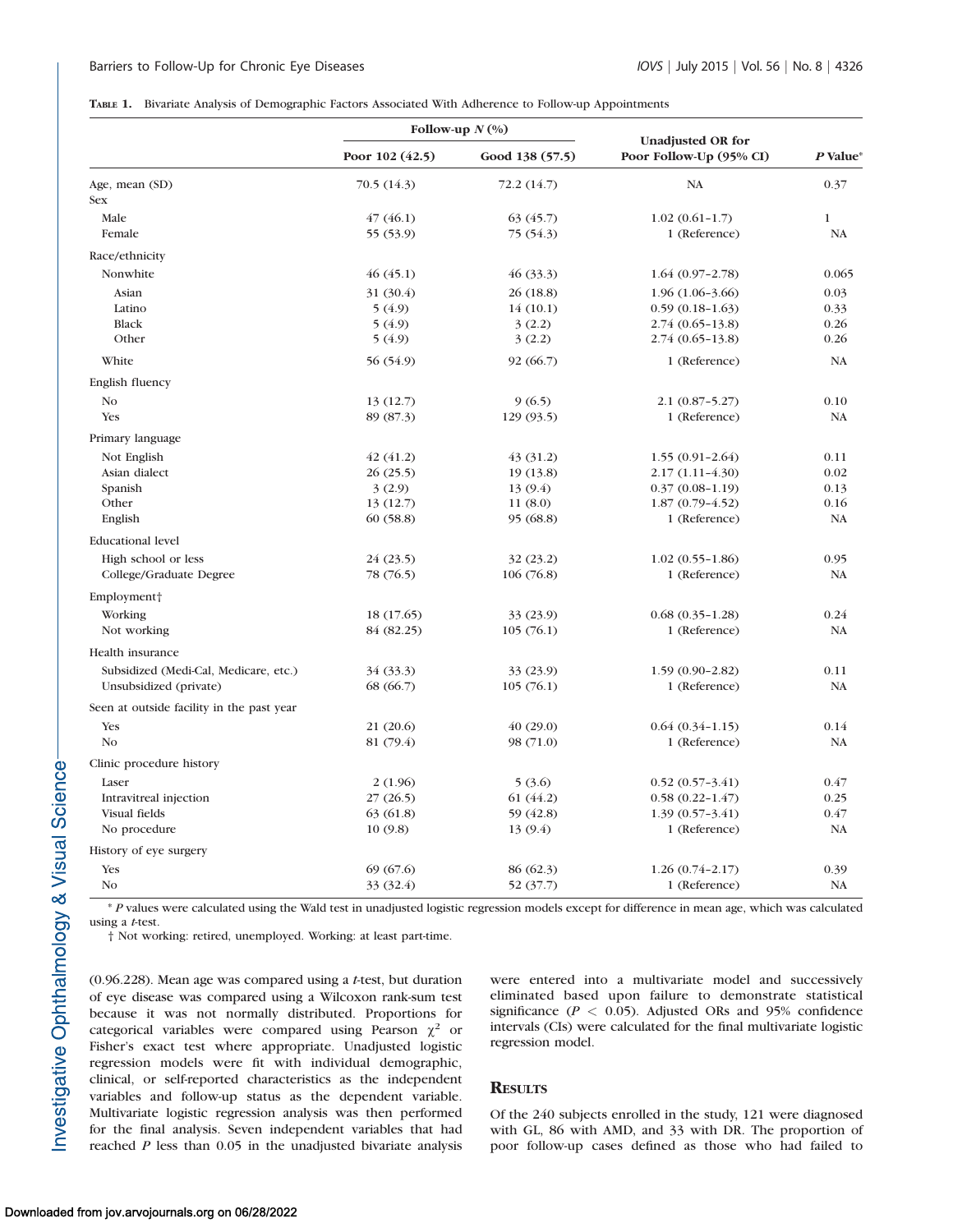## TABLE 2. Bivariate Analysis of Clinical or Self-Reported Factors Associated With Follow-up

|                                                                    | Follow-Up $N(\%)$      |                        |                                              |             |  |
|--------------------------------------------------------------------|------------------------|------------------------|----------------------------------------------|-------------|--|
|                                                                    | Poor 102 (42.5)        | Good 138 (57.5)        | Unadjusted OR for<br>Poor Follow-Up (95% CI) | P Value*    |  |
| Disease category                                                   |                        |                        |                                              |             |  |
| Glaucoma                                                           | 63 (61.8)              | 58 (42.0)              | $2.23(1.33-3.78)$                            | 0.003       |  |
| Retinal eye disease                                                | 39 (38.2)              | 80 (57.9)              | 1 (Reference)                                | NA          |  |
| <b>AMD</b>                                                         | 29 (28.4)              | 57(41.3)               | $1.17(0.50-2.87)$                            | 0.72        |  |
| DR                                                                 | 10(9.8)                | 23(16.7)               | 1 (Reference)                                | NA          |  |
| Duration of eye disease, y                                         |                        |                        |                                              |             |  |
| Median (Range)                                                     | $6(1-50)$              | $6(1-55)$              | NA                                           | $0.34\pm$   |  |
|                                                                    |                        |                        |                                              |             |  |
| Visual acuity CC <sup>+</sup>                                      |                        |                        |                                              |             |  |
| Legally blind                                                      | 13 (13.4)              | (2.9)                  | $5.1(1.74-18.6)$                             | 0.006       |  |
| Not legally blind                                                  | 84 (86.6)              | 132 (97.1)             | 1 (Reference)                                | NA          |  |
| 20/20-20/25                                                        | 16(16.5)               | 18 (13.2)              | $1.29(0.6-2.7)$                              | 0.49        |  |
| Not 20/20                                                          | 81 (83.5)              | 118 (86.7)             | 1 (Reference)                                | NA          |  |
| Missing Data                                                       | 5(4.9)                 | 2(1.4)                 | NA                                           | NA          |  |
| Failure to attend an appointment without cancellation              |                        |                        |                                              |             |  |
| <b>Yes</b>                                                         | 44(43.1)               | 34 (24.6)              | $2.32(1.34 - 4.05)$                          | 0.003       |  |
| No                                                                 | 58 (56.9)              | 104(75.4)              | 1 (Reference)                                | NA          |  |
| Missed appointments, %                                             |                        |                        |                                              |             |  |
| Greater than 25%                                                   | 62(60.1)               | 54 (39.1)              | $2.41(1.43-4.1)$                             | 0.001       |  |
| 25% or less                                                        | 40 (39.2)              | 84 (60.9)              | 1 (Reference)                                | NA          |  |
| Incorrect answers on disease knowledge, %                          |                        |                        |                                              |             |  |
|                                                                    | 27(26.5)               |                        |                                              | 0.006       |  |
| Greater than 50%<br>50% or less                                    | 75 (73.5)              | 17(12.3)<br>121 (87.7) | $2.56(1.32 - 5.10)$<br>1 (Reference)         | NA          |  |
|                                                                    |                        |                        |                                              |             |  |
| Travel time                                                        |                        |                        |                                              |             |  |
| 60 min or greater                                                  | 27(26.5)               | 28(20.3)               | $1.41(0.77-2.92)$                            | 0.26        |  |
| Less than 60 min                                                   | 75 (73.5)              | 110 (79.7)             | 1 (Reference)                                | NA          |  |
| Mode of transportation                                             |                        |                        |                                              |             |  |
| Not Car                                                            | 11(10.7)               | 20 (14.5)              | $0.71(0.32-1.56)$                            | 0.40        |  |
| <b>Bus</b>                                                         | 1(0.98)                | 6(4.3)                 | $0.22(0.02 - 1.82)$                          | 0.16        |  |
| Walking                                                            | 3(2.9)                 | 3(2.2)                 | $1.29(0.25-6.57)$                            | 0.75        |  |
| Bicycle or motorcycle                                              | 3(2.9)                 | 0(0)                   | NA                                           | NA          |  |
| Transportation service                                             | (3.9)                  | 11(8.0)                | $0.47(0.15-1.53)$                            | 0.21        |  |
| Car                                                                | 91 (89.2)              | 118 (85.5)             | 1 (Reference)                                | NA          |  |
| Transportation                                                     |                        |                        |                                              |             |  |
|                                                                    |                        |                        |                                              |             |  |
| Inconvenient<br>Convenient                                         | 68 (66.7)<br>34 (33.3) | 75 (54.3)<br>63(45.7)  | $1.68(0.99-2.87)$<br>1 (Reference)           | 0.055<br>NA |  |
|                                                                    |                        |                        |                                              |             |  |
| Difficulty for patient/escort to take time away from work or homes |                        |                        |                                              |             |  |
| Difficult                                                          | 69 (67.7)              | 74 (53.6)              | $1.81(1.07-3.1)$                             | 0.029       |  |
| Easy                                                               | 33 (32.3)              | 64 (46.4)              | 1 (Reference)                                | NA          |  |
| Physical difficulty coming to clinic                               |                        |                        |                                              |             |  |
| Difficult                                                          | 23 (33.6)              | 18(13.0)               | $1.94(0.98-3.83)$                            | 0.056       |  |
| Easy                                                               | 79 (77.4)              | 120(85.5)              | 1 (Reference)                                | NA          |  |
| Perceived difficulty in attending follow-up appointments           |                        |                        |                                              |             |  |
| Difficult                                                          | 71 (69.6)              | 81 (58.7)              | $1.61(0.94-2.79)$                            | 0.084       |  |
| Easy                                                               | 31 (30.4)              | 57 (41.3)              | 1 (Reference)                                | NA          |  |
|                                                                    |                        |                        |                                              |             |  |
| Perception of disease severity                                     |                        |                        |                                              |             |  |
| Mild                                                               | 40 (39.2)              | 45 (32.6)              | $1.33(0.78-2.28)$                            | 0.29        |  |
| Moderate/severe                                                    | 62(60.8)               | 93 (67.4)              | 1 (Reference)                                | <b>NA</b>   |  |

\* P values were calculated using the Wald test in unadjusted logistic regression models.

† Visual acuity measured in both eyes with correction. Total number of patients less than 240 due to seven patients with missing data when patient's corrected visual acuity was not recorded in the patient chart. P value includes control for missing data, which attenuated the response. ‡ P value from Wilcoxon rank-sum test.

§ Inconvenient expressed as somewhat or very inconvenient. Convenient expressed as convenient or not inconvenient.

jj Difficulty expressed as somewhat or very difficult. Easy expressed as easy or not too difficult.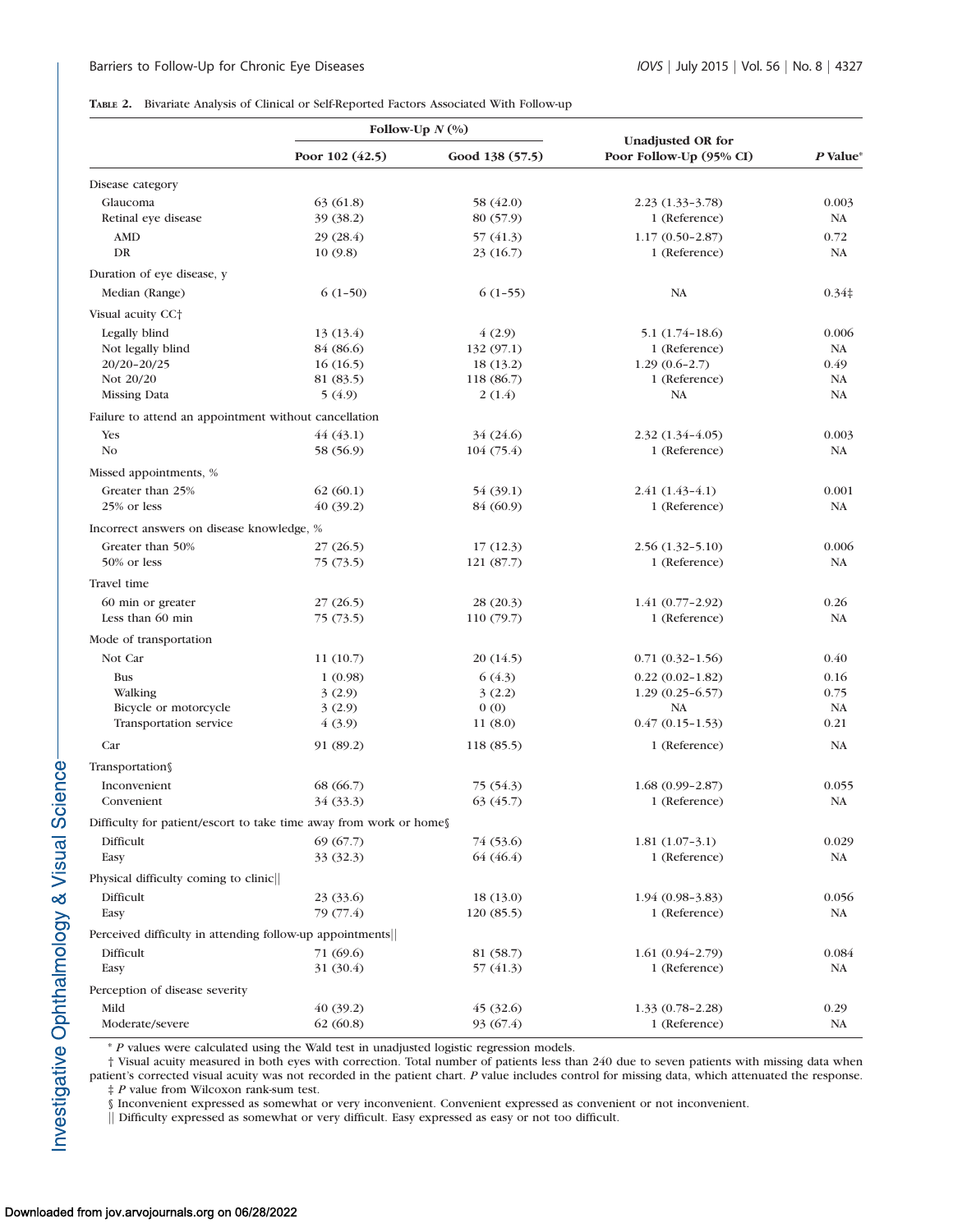|  |  |  |  | TABLE 3. Bivariate Analysis of Self-Reported Barriers to Attending Follow-Up Appointments in the Past Year |
|--|--|--|--|------------------------------------------------------------------------------------------------------------|
|--|--|--|--|------------------------------------------------------------------------------------------------------------|

| Follow-Up $N$ $(\% )$ |                                                                                                                                                    |                                           |            |
|-----------------------|----------------------------------------------------------------------------------------------------------------------------------------------------|-------------------------------------------|------------|
| Poor $102(42.5)$      | Good 138 (57.5)                                                                                                                                    | Unadjusted OR for Poor Follow-Up (95% CI) | $P$ Value* |
|                       |                                                                                                                                                    |                                           |            |
| 53 (52.0)             | 51 (37.0)                                                                                                                                          | $1.85(1.1-3.1)$                           | 0.021      |
| 49(48.0)              | 87(63.0)                                                                                                                                           | 1 (Reference)                             | NA         |
|                       |                                                                                                                                                    |                                           |            |
| 38(37.3)              | 37(26.8)                                                                                                                                           | $1.62(0.93-2.81)$                         | 0.085      |
| 64 (62.8)             | 101(73.2)                                                                                                                                          | 1 (Reference)                             | <b>NA</b>  |
|                       |                                                                                                                                                    |                                           |            |
| 26(25.5)              | 21(15.2)                                                                                                                                           | $1.91(1.004-3.66)$                        | 0.049      |
| 76 (74.5)             | 117 (84.8)                                                                                                                                         | 1 (Reference)                             | <b>NA</b>  |
|                       |                                                                                                                                                    |                                           |            |
| 12(11.8)              | 9(6.5)                                                                                                                                             | $1.91(0.78-4.9)$                          | 0.16       |
| 90 (88.2)             | 129 (93.4)                                                                                                                                         | 1 (Reference)                             | <b>NA</b>  |
|                       |                                                                                                                                                    |                                           |            |
| 24(23.5)              | 25(19.6)                                                                                                                                           | $1.39(0.74-2.6)$                          | 0.30       |
| 78 (76.5)             | 113 (81.9)                                                                                                                                         | 1 (Reference)                             | <b>NA</b>  |
|                       |                                                                                                                                                    |                                           |            |
| 22(21.6)              | 27(19.6)                                                                                                                                           | $1.13(0.60 - 2.12)$                       | 0.70       |
| 80 (78.4)             | 111(80.4)                                                                                                                                          | 1 (Reference)                             | NA         |
|                       | Long wait times<br>Difficulty rescheduling†<br>Financial barriers‡<br>Work responsibilities<br>Other medical/physical illness<br>Lack of an escort |                                           |            |

\* P values were calculated using the Wald test in unadjusted logistic regression models.

† Cancellations by the clinic, rescheduling difficulty, and difficulty rescheduling 6 months in advance were not individually statistically significant.

‡ Clinic fees, transportation costs, and lost wages were not individually statistically significant.

reschedule a missed appointment within 1 month of the desired follow-up date, was 52.1% (63/121), 33.7% (29/86), and 30.3% (10/33) for those with GL, AMD, and DR, respectively. The glaucoma diagnosis, which included primary and secondary open angle, angle closure, and other categories, did not significantly impact whether patients had poor followup ( $P = 0.649$ ); similarly, there were no differences in follow-up among those with exudative versus nonexudative AMD, or proliferative versus nonproliferative DR ( $P = 0.722$ ). The 20 patients who declined to participate in the study did not differ from the 240 study subjects with regard to follow-up status, eye disease diagnosis, sex, age, or visual acuity measures  $(P >$ 0.05, all comparisons).

Bivariate analysis of participant demographic information is presented in Table 1. A majority of study subjects were White  $(n = 148, 61.6%)$ , retired  $(n = 189, 78.8%)$ , privately insured  $(n = 189, 78.8%)$  $= 173, 72.1\%$ , and college-educated ( $n = 184, 76.7\%$ ). The most common mode of transportation to clinic was by car  $(n =$ 209, 87.0%), whether driven by the patient or an escort, while a smaller proportion of patients used transportation services for the visually impaired ( $n = 15, 6.3%$ ). There were no statistically significant differences in follow-up by race, fluency in English, or insurance. Asian ethnicity (OR 1.96,  $P = 0.03$ ) and Asian dialect as a primary language (OR 2.17,  $P = 0.02$ ) were significantly associated with poor follow-up; this finding was attenuated when controlling for financial barriers (OR 1.7,  $P = 0.1$  and OR 1.97,  $P = 0.053$ , respectively). Intravitreal injections were only reported by patients with retinal eye disease ( $n = 13$  [39.9%] DR,  $n = 75$  [87.2%] AMD,  $n = 0$  [0%] GL). Those who received intravitreal injections were less likely to have poor follow-up (OR = 0.45, 95% CI 0.26-0.79,  $P =$ 0.005) than those who did not. This difference did not remain statistically significant after controlling for retinal disease subtype (AMD versus DR;  $P = 0.26$ ). Self-reported missed dose(s) of topical glaucoma medications during the week

preceding study enrollment did not significantly correlate with poor follow-up (OR 1.48,  $P = 0.42$ ).

Table 2 shows the bivariate analysis for factors potentially associated with poor follow-up. Glaucoma diagnosis was significantly associated with poor follow-up relative to AMD and DR ( $P = 0.009$  and  $P = 0.029$ , respectively). The study was not powered to detect the small difference in follow-up (OR 1.17) between the two retinal disease groups ( $P = 0.72$ ), which were grouped together in the final multivariate analysis. A oneunit increase in visual acuity on the logMAR scale in either eye was not significantly associated with worse follow-up ( $OR = 1$ ,  $P > 0.89$  or with type of eye disease (OR = 1,  $P > 0.24$ ). Legal blindness, however, was significantly associated with poor follow-up ( $P = 0.006$ ).

Table 3 shows a bivariate analysis of information provided by subjects with regard to barriers to follow-up. The most frequently reported barrier was a long wait time ( $n = 104$ , 43.3%) followed by rescheduling difficulties ( $n = 75, 31.25$ %). Self-reported long waiting times (OR 1.85,  $P = 0.02$ ) and financial barriers (OR 1.91,  $P = 0.049$ ) were also significantly associated with poor follow-up in this bivariate analysis but not in the final multivariate model. Self-reported medical or physical illness and lack of an escort were prevalent selfreported barriers, but were not significantly associated with poor follow-up ( $P = 0.30$ ,  $P = 0.70$ , respectively) (Table 3). Overall, 97.9% ( $n = 235$ ) of subjects reported believing that follow-up was very important, and 95.8% (181/189) persisted in this belief even if they did not notice any treatment benefit in terms of visual health.

A multivariate logistic regression model (Table 4) was constructed using the seven characteristics that reached statistical significance in bivariate analysis ( $P < 0.05$ ). Financial barriers, self-reported long clinic waits, and Asian race/ ethnicity were eliminated because they failed to show statistical significance in the multivariate model. Only four independent predictors reached a statistical significance level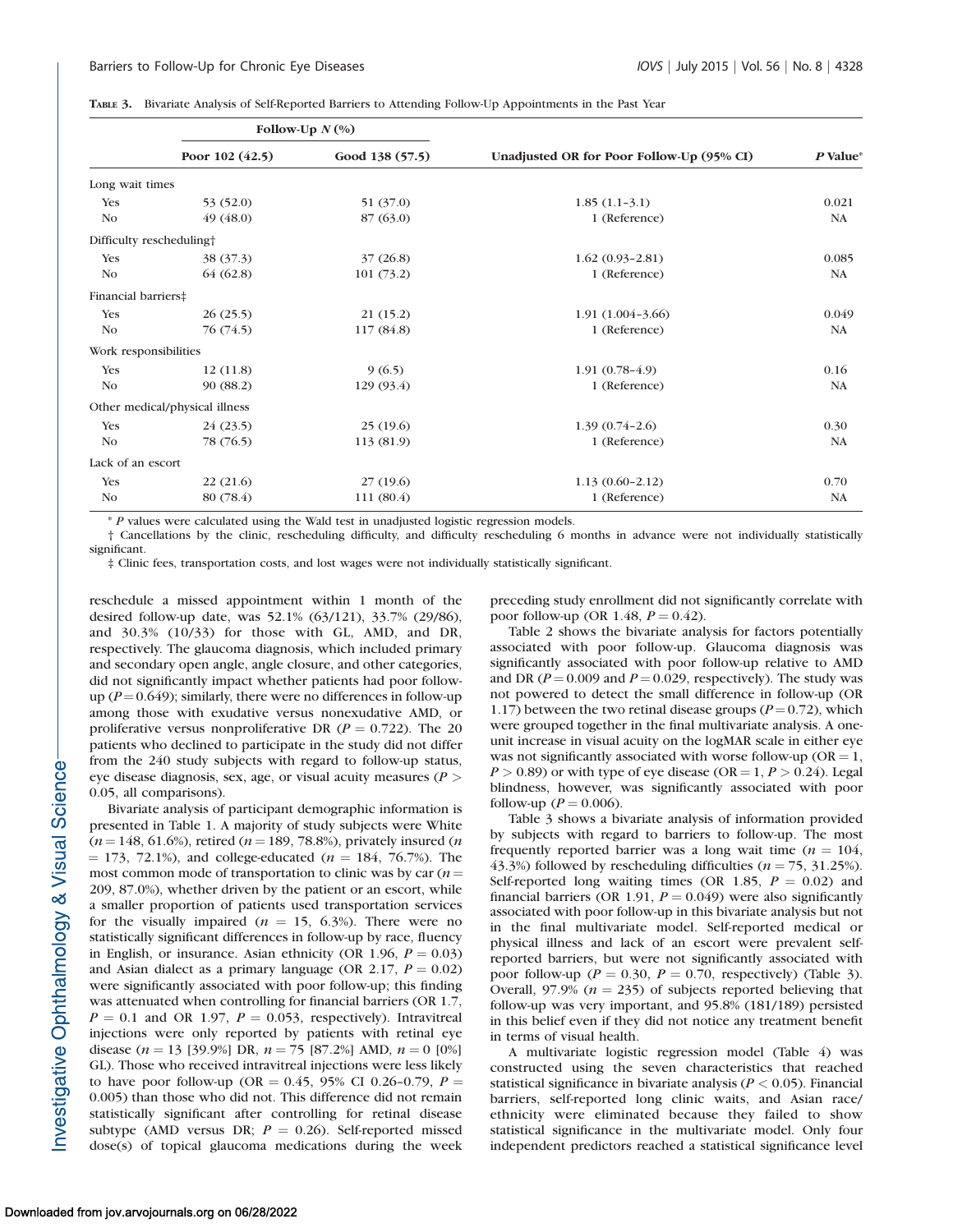|  |  |  |  |  |  | TABLE 4. Independent Predictors of Poor Adherence to Follow-Up Appointments after Multivariate Logistic Regression Analysis |  |  |  |
|--|--|--|--|--|--|-----------------------------------------------------------------------------------------------------------------------------|--|--|--|
|--|--|--|--|--|--|-----------------------------------------------------------------------------------------------------------------------------|--|--|--|

|                                                               | OR for Poor Follow-up (95% CI) |                     |                          |  |
|---------------------------------------------------------------|--------------------------------|---------------------|--------------------------|--|
|                                                               | Unadiusted                     | <b>Adjusted</b>     | <b>Adjusted P Value*</b> |  |
| Final multivariate model <sup>+</sup>                         |                                |                     |                          |  |
| Glaucoma vs. retinal eve disease                              | $2.23(1.33-3.78)$              | $2.06(1.16-3.64)$   | 0.013                    |  |
| Difficult for patient/escort to take time away from work/home | $1.81(1.07-3.1)$               | $1.80(1.01-3.22)$   | 0.049                    |  |
| Legal blindness in both eyes                                  | $5.1(1.7-18.6)$                | $2.64(1.22 - 5.71)$ | 0.013                    |  |
| Incorrect answers to $>50\%$ of disease knowledge questions   | $2.56(1.32 - 5.10)$            | $3.24(1.58-6.69)$   | 0.001                    |  |

\* P values were calculated using the Wald test in multivariate logistic regression.

 $\dagger$  Final multivariate model retained covariates with P values  $< 0.05$ .

of  $P$  less than 0.05 sufficient to be retained in the final multivariate model: a diagnosis of glaucoma as opposed to retinal eye disease, incorrectly answering more than 50% of questions regarding disease pathogenesis and treatment, being legally blind, and patient or escort difficulty in taking time away from home or work for appointments ( $P < 0.05$  for all comparisons).

Table 5 shows patient sources of information about their eye disease and strategies patients believed would help to improve follow-up.

#### **DISCUSSION**

Our results demonstrate that even in a predominantly nonindigent suburban clinic population, challenges to follow-up remain highly prevalent among patients with chronic eye diseases. These findings complement prior work performed in the developing world as well as among indigent and county hospital populations in developed world urban settings.12–14,17,21–22,26 Several factors were associated with poor follow-up, independent of whether one had glaucomatous or retinal eye disease including, having less understanding of the mechanism and trajectory of one's eye disease, patient or escort difficulty getting time off work for appointments, and legal blindness. While confirmatory research is lacking, one can hypothesize that poor follow-up and the possible resultant delay in appropriate care may contribute to unnecessary progression of eye disease, particularly in circumstances where

TABLE 5. Patient-Reported Sources of Information About One's Eye Disease and Potential Strategies to Improve Attendance of Follow-Up Appointments

|                                                    | Total $N(\%)$<br>240 (100) |
|----------------------------------------------------|----------------------------|
| Patient Sources of Eye Disease Information         |                            |
| Ophthalmologists and staff at the clinic           | 202 (84.2)                 |
| Pamphlets and posters                              | 131 (54.6)                 |
| Family, relatives, and friends                     | 93 (38.8)                  |
| Media-TV, radio, internet                          | 118 (49.2)                 |
| Primary care physician                             | 48 (20)                    |
| Potential strategies to improve follow-up          |                            |
| Preappointment reminder (by phone, text, or email) | 196 (81.7)                 |
| Parking vouchers                                   | 115 (47.9)                 |
| Transportation service to and from the clinic      | 107 (44.6)                 |
| Mobile eyecare van                                 | 77 (32.1)                  |
| Networking with other patients with the same eye.  |                            |
| disease                                            | 99 (41.3)                  |
| More education on one's eye disease                | 98 (40.8)                  |
| More education on the importance of follow-up      | 72 (30.0)                  |

effective therapy is available to those who may be getting worse.

Previous studies have suggested that patients with less advanced disease<sup>11</sup> or those who think their disease is not severe are less adherent to scheduled follow-up appointments.10,21,22 We, however, did not find that poor follow-up correlated with either milder visual impairment or a perception that one's eye disease was not severe. In contrast to the results reported by Lee et al.<sup>21</sup> and Murakami et al.<sup>22</sup> subjects in our study denied that they failed to attend appointments because they did not believe that the disease posed a threat to their vision. Nearly all patients in our study sample, regardless of disease type, expressed a belief that follow-up was important, even if they did not notice a change in their vision with medication or other treatment, and perception that one's eye disease was mild was not significantly associated with worse follow-up in our study sample  $(P = 0.29)$ . We also found that patients with good visual acuity (20/20–20/25) were not more likely to have poor follow-up relative to those with worse than 20/25 visual acuity ( $P = 0.49$ ). Visual acuity on a logMAR scale likewise did not significantly differ based upon follow-up status or whether one had retinal versus glaucomatous disease  $(P > 0.20)$ . The difference in our findings most likely reflects the difference in our sampling frame, which drew from a primarily nonindigent suburban clinic population rather than indigent populations in county hospitals or developing nations.

We found that legal blindness correlated with poor followup in our study population independent of whether one had glaucoma or a retinal eye disease. It is possible that blind patients may be poorly motivated to attend future appointments if there is little vision to be salvaged. An alternate explanation for the findings is that those who follow-up less regularly are more likely to experience disease progression to blindness. Because greater disease severity increases the probability of noticeable vision loss and, in some cases, blindness, it is not surprising that Ung et al.<sup>17</sup> found that more severe glaucoma correlates with worse follow-up. It has also been previously demonstrated that those with very poor vision are more likely to rely on an escort to get them to a clinic setting, a factor known to limit compliance with follow-up appointments.21,28 We similarly found that difficulty receiving time off from work for the patient or their escort was associated with poor follow-up, $2^8$  independent of disease type.

Although nearly all study subjects stated that they were aware that follow-up was important, incorrectly answering more than 50% of questions about their eye disease was significantly predictive of poor follow-up, independent of whether they had glaucoma or a retinal disease. This finding was unexpected given that our population consisted mostly of college-educated, English-speaking subjects. A majority of study subjects learned about their eye disease primarily from the ophthalmology staff at the clinic, yet only a handful reported that the clinic had provided them with resources or a support network to help them manage their eye condition.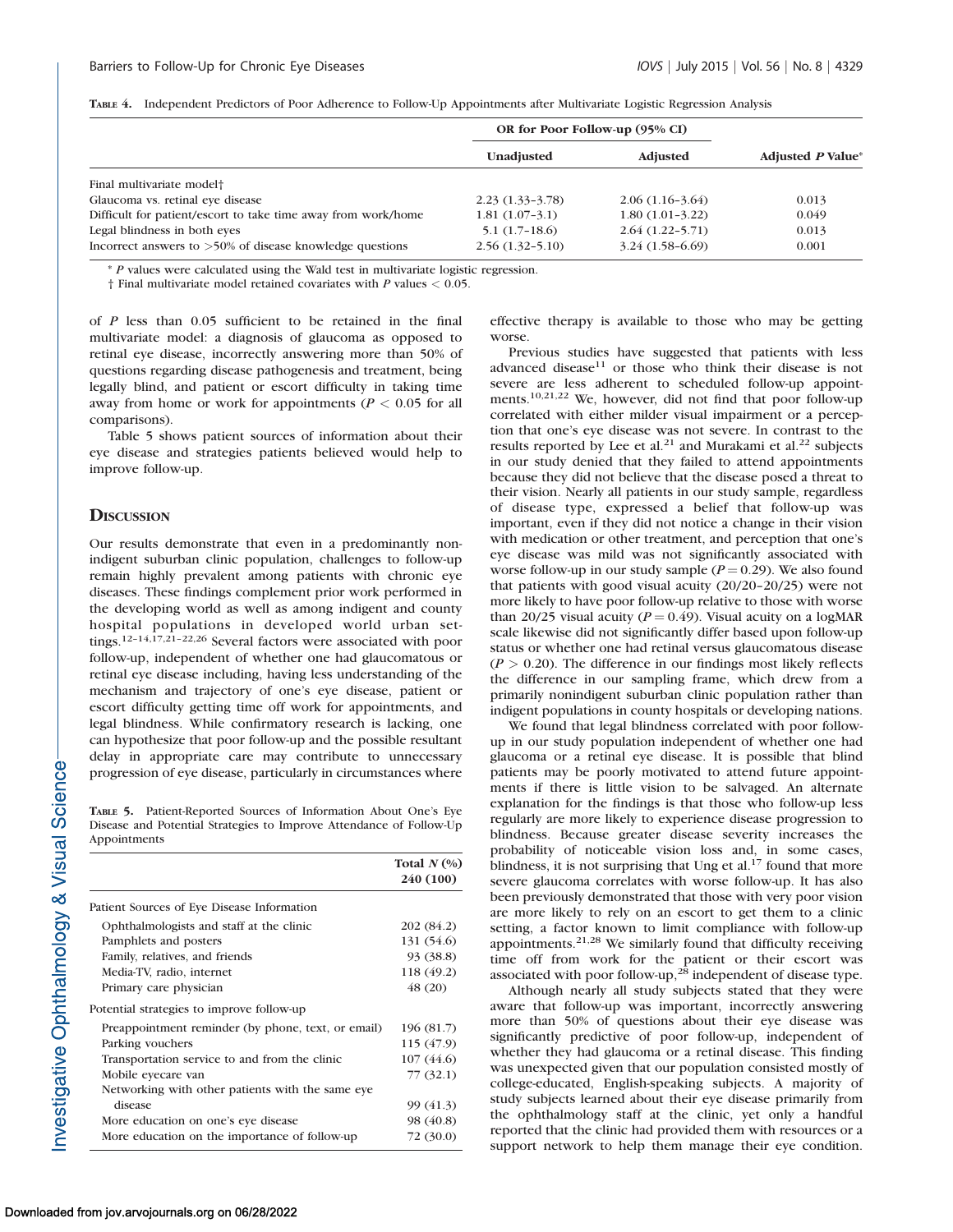Only 20% of patients learned about their eye disease from their primary care physician and such contact did not correlate with better follow-up, a finding that has previously been found among Hispanic diabetics.<sup>12</sup> Such data draw attention to the fact that challenges in the management of chronic eye diseases may stem from uncoordinated or insufficient efforts in patient education and support by healthcare staff.

In the multivariate model, there was a residual association of glaucoma disease type with poor follow-up independent of the other factors in the model. This association is not explained by visual acuity or self-reported perception of eye disease, which were not associated with follow-up or disease type. Rather, any number of unmeasured confounders may explain why glaucoma patients were less likely to follow-up. For example, it is possible that patients who undergo invasive therapeutic procedures at clinic may be subconsciously more motivated to keep appointments than those who do not. Clinic visits for the treatment of retinal diseases more often include concomitant laser therapy and intravitreal injections, whereas glaucoma patients are managed primarily through efforts to lower IOP with eye-drops, and less commonly with laser treatments or surgery. In our study, only retinal patients reported receiving intravitreal injections and these injections were significantly associated with better follow-up. This association did not remain significant if one controlled for the type of retinal eye disease (AMD versus DR) but it may have been limited by cohort size.

## Limitations

One limitation of our study was the modest sample size, which limited the power to evaluate differences that may exist between retinal eye diseases (i.e., AMD versus DR). Though inclusion of multiple chronic eye diseases increased generalizability, this is a single-institution study of limited socioeconomic or ethnic diversity. Nevertheless, we did find that patients of Asian ethnicity or who speak an Asian dialect, and those with financial constraints, were less likely to follow-up. Asians and patients with limited English proficiency have been shown to have delays in treatment of other chronic diseases such as epilepsy, $29,30$  and long wait times for interpreters have been documented among glaucoma patients of Asian ethnicity in a county setting.<sup>26</sup> Our finding was partially attenuated by controlling for financial constraints. Larger studies are needed to examine the degree to which access to language-appropriate care may adversely impact follow-up among Asians with chronic eye diseases.

As with other interview-based studies, there may be selection bias if those who declined participation were influenced by their follow-up history or other factors that impact follow-up. Less than 10% of individuals declined to participate and this group did not differ from those enrolled with regard to demographic characteristics. Oral in-clinic interviews have the potential to introduce bias compared with other methods (e.g., telephone interviews, mail-in questionnaires) if patients feel pressured to provide socially acceptable answers or are concerned that their responses may be disclosed to their providers despite assurances by the investigators. We attempted to minimize this bias by assuring patients of the anonymity of their responses and conducting their interviews in private. Patients were free to discontinue the interview at any time, though no patient elected to do so. The study may underestimate the true prevalence of poor follow-up because it does not capture data on patients entirely lost to follow-up. Alternatively, the 1-month cut-off for rescheduling may overestimate poor follow-up, especially if applied when there is inclement weather. However, patients who met this definition of poor follow-up were more than twice as likely to have failed to attend an

appointment without cancelling and to have missed more than 25% of their appointments in the preceding year (Table 2), which suggests that this criteria does capture patients with inconsistent follow-up patterns. Given the study design, establishment of a baseline visual acuity was also not feasible and temporal associations could not be assessed. Future studies should collect longitudinal data and employ alternative techniques such as mailed questionnaires or phone interviews to capture data about patients who stop attending eye appointments altogether.

## **CONCLUSIONS**

Our study shows that even in a population of insured and educated patients, nonadherence with scheduled follow-up appointments is prevalent. Significant barriers to making appointments independent of disease type included difficulty getting time off to attend appointments, incomplete understanding of the pathogenesis and treatment of one's eye disease, and legal blindness. Patients reported that interventions to improve education and clinic efficiency and to increase networking opportunities among patients with chronic eye conditions could help improve their compliance with followup. Creation of affordable transportation for those who rely on escorts due to poor vision may also have a positive impact. Recent trials in chronic disease management have shown that remote support interventions through telephone, email, and websites can provide substantial benefits to patients similar to those achieved by in-person counselors and coaches.<sup>31,32</sup> Assessment of the influence of such interventions on adherence to follow-up should be the focus of future studies.

## Acknowledgments

The authors thank Neil Gesundheit, MD, MPH, Associate Dean for Medical Education, Stanford University School of Medicine, for critically reviewing the manuscript.

Supported by grants from the Stanford Medical Scholars Program (ACT, MOT; Palo Alto, CA, USA).

Disclosure: A.C. Thompson, None; M.O. Thompson, None; D.L. Young, None; R.C. Lin, None; S.R. Sanislo, Oraya Therapeutics, Inc. (C); **D.M. Moshfeghi**, Oraya Therapeutics, Inc. (C, I), Genentech (C, I), Synergetics (C), Thrombogenics (C), OcuBell (I), Realm Global (I), Convene (I), VersaVision (I), Grand Legent Technology (I), P; K. Singh, Alcon (C), Allergan (C)

### **References**

- 1. Lee PP, Feldman ZW, Ostermann J, Brown DS, Sloan FA. Longitudinal prevalence of major eye diseases. Arch Ophthalmol. 2003;121:1303–1310.
- 2. Bloomgarden ZT. Screening for and managing diabetic retinopathy: current approaches. Am J Health Syst Pharm. 2007;64(17 suppl 12):S8–S14.
- 3. Fong DS, Aiello L, Gardner TW, et al. Diabetic retinopathy. Diabetes Care. 2003;26:226–229.
- 4. Klein R. Barriers to prevention of vision loss caused by diabetic retinopathy. Arch Ophthalmol. 1997;115:1073–1075.
- 5. Ophthalmology AAO. Summary benchmarks for preferred practice pattern guidelines. Available at: http://www.aao.org. ed. Accessed May 1, 2012.
- 6. Miketic JK, Hravnak M, Stilley CS, Robertson RJ, Sereika SM. Factors influencing the outcomes of patients with both coronary artery disease and diabetes enrolled in standard cardiac rehabilitation programs: a literature review. J Cardiovasc Nurs. 2011;26:210–217.